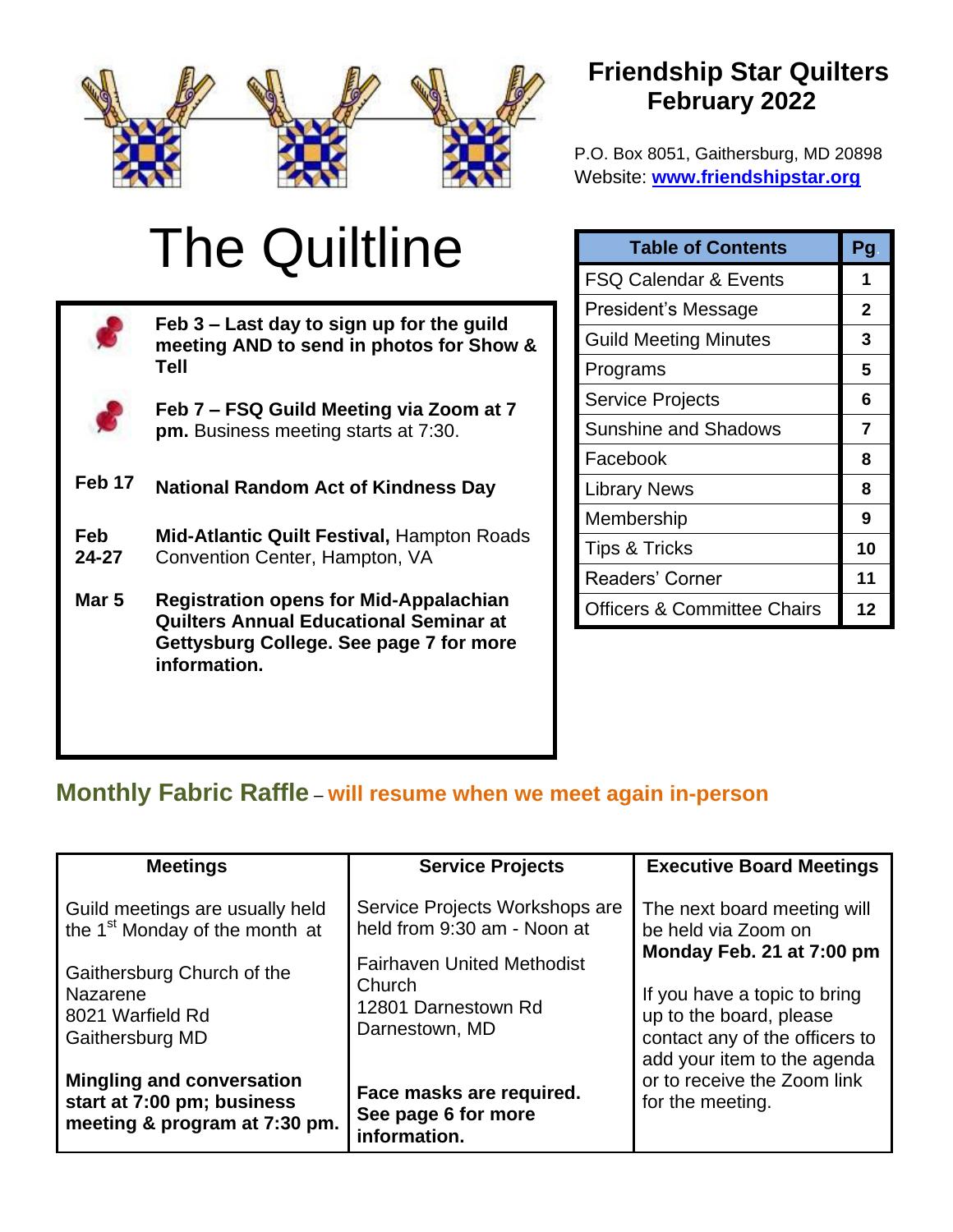

"A lot of people like snow. I find it to be an unnecessary freezing of water."

- **Carl Reiner**

We're bracing for yet another winter storm. According to the forecasts, it won't be that bad here, but if it is, I I have PLENTY of fabric for busting the stash and PLENTY of UFOs I can work on. Not to mention the new projects started this year already! Last month, I didn't get much de-cluttering of the sewing areas done, but I did (I think) make a little progress. At least I don't think I made things worse!

I finished my vision board, actually finished a small UFO, and completed the first two Project Quilting challenges. I have more PQ challenges and a mini-group challenge to look forward to.

The kittens continue to bring joy and chaos to the house. Unlike other cats I've had previously, they seem to be interested in the pins in the pincushion, so I've had to hide that. Sewing on binding is more challenging now as well. Well worth the extra effort! They make the winter blahs a little easier to deal with.

All of your beautiful quilts in show-and-tell also help with those winter blahs! So, keep them coming, it's always my favorite part of guild meetings.

Yours in Quilting,

Michele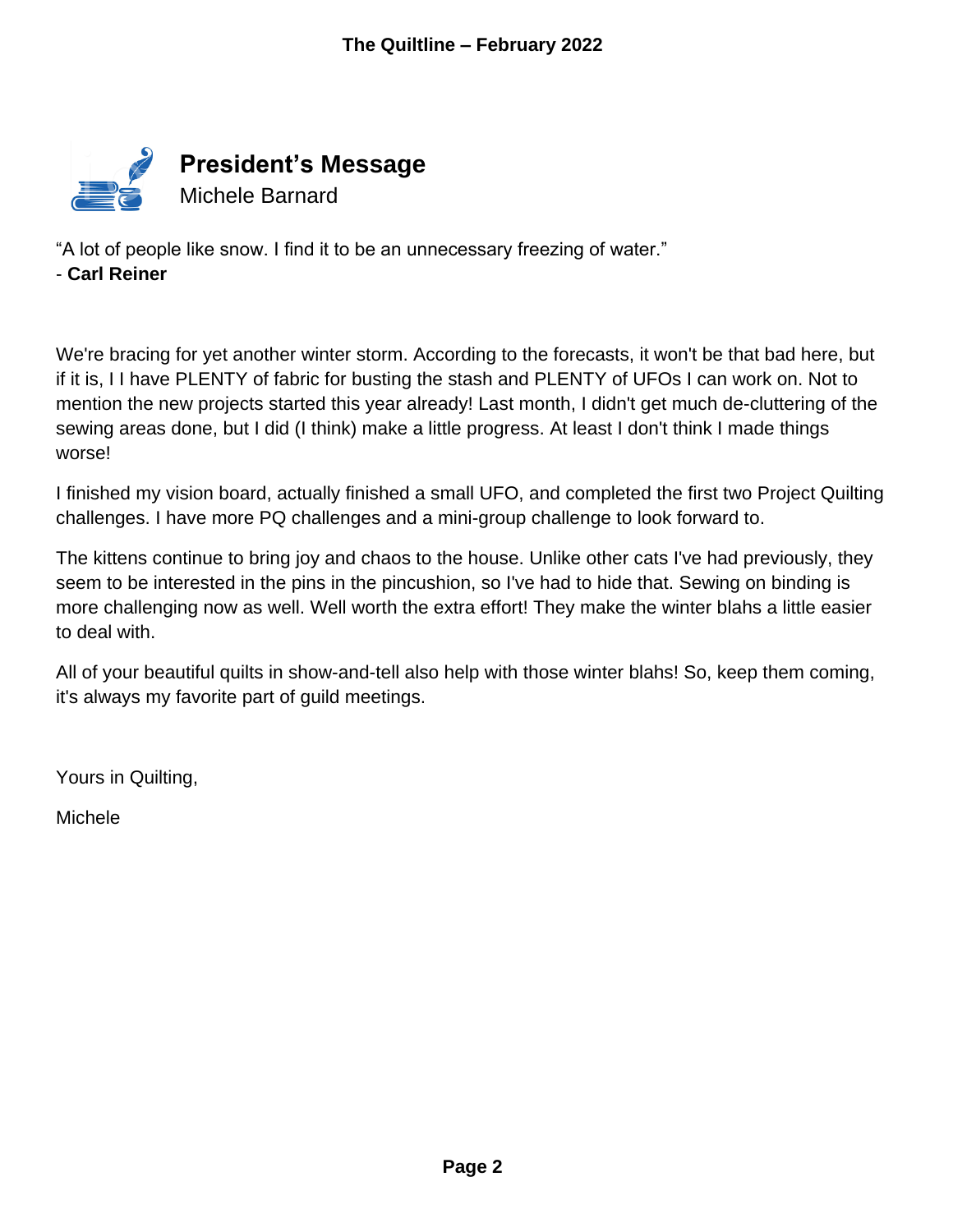

## **January Guild Minutes**

Peggy Weidman

President Michele Barnard called the meeting to order at 7:30 PM and asked everyone to mute their lines if not speaking. She then asked any new members to introduce themselves and there was no response.

**Meeting Minutes:** The December FSQ Meeting Minutes were approved as submitted.

#### **Treasurer's Report – Kathy Swartz**

Kathy reported that all of the retreat cancelation checks have been mailed out. She also reported that she is working on the summary document of what the Guild and Committees do. She is making two draft documents, one with a brief description of the functions of officers and committees, and one with a more detailed job description for Officers and Committee chairs. She will send them out to the membership as drafts for comments at the end of the month. Kathy indicated that she is also preparing to send a check to the church for the March to June meetings, but wanted input since there is a possibility that the April meeting will be a Zoom meeting. Karen Kehl asked if the speaker would be willing to switch to March as a Zoom meeting and Karen could do April as an in-person meeting. Cathy Miller will check. Joy said that the church has been very flexible about allowing us to carry over a payment if we have to cancel. Kathy will wait to find out whether the speaker will switch dates before sending a payment for 3 months.

#### **ANNOUNCEMENTS**

The next Executive Board Meeting is Monday, February 21 at 7 PM by Zoom. Anyone interested in attending is welcome. Contact one of the officers if you wish to attend.

#### **COMMITTEE REPORTS**

#### **Membership Chair – Brenda Knopp**

Brenda reported that she will have to step down in a few months. She is willing to help a new person to transition to membership chair. Charlene Danka volunteered to take the position. Brenda also reported that we now have 105 Members.

#### **Service Projects – Anne Weaver and Nancy Brennan**

Anne Weaver reported that due to the Omicron variant outbreak, service projects will be canceled January 6, 2022.

## **FSQ 40th Anniversary in October – Michele Barnard**

Michele reminded members that the 40<sup>th</sup> anniversary of FSQ is coming up in October 2022 and asked whether there is any interest in having a special anniversary program, perhaps having long time members talk about the history of the guild. There was a positive response. Jane Phillips agreed to talk about the history along with Liz Brodsky, Susan Schwarz, and Harriet Sheinson, but the program still needs a chair.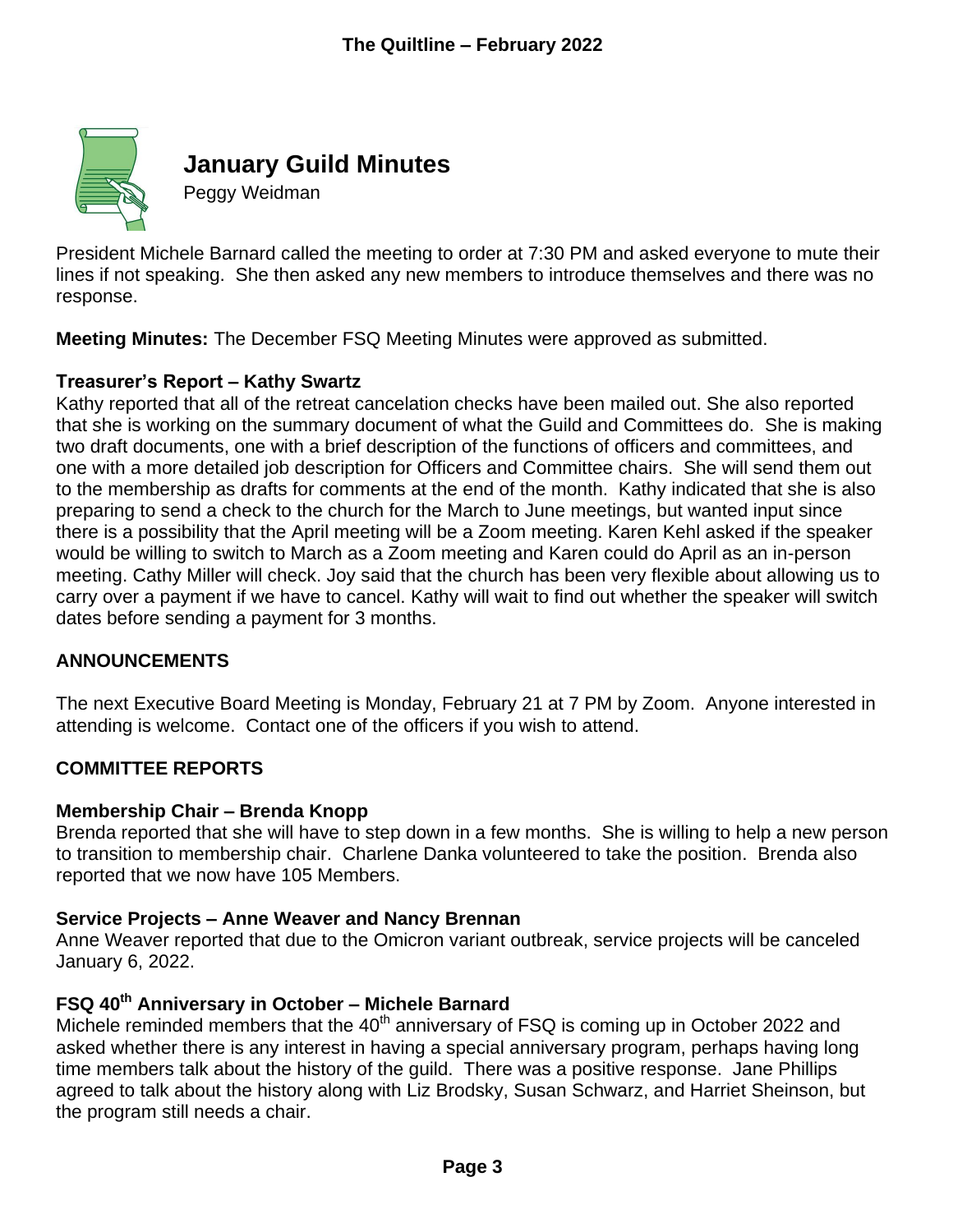#### **Retreat Committee: Colleen Biasco**

The 2022 Retreat has been canceled due to the Covid surge and the deposit has been carried forward to January 13-16, 2023.

#### **Program – Cathy Miller**

Cathy introduced the December speaker, Karen Combs.

#### **Program Speaker – Karen Combs: "Quilts of Illusion"**

**Show and Tell –** Judy Walsh presented a slideshow of 23 quilt photos submitted by 14 guild members who described their creations. The Mini-Mini group presented the results of their recent challenge to make a mini-quilt with a churn-dash in it. After the slideshow, Alice Washburn also showed a pillow she made of her brother's shirts for his widow. Liz Brodsky also showed a recent quilt she has been quilting. There was a question of whether people could post their quilts on the FSQ Facebook page. All one needs to do is send a picture to Suma Glassman for posting, or to post on FSQ Instagram or Pinterest.

#### **Door Prize**

The FSQ door prize gift card was won by Brenda Knopp.

#### **The meeting was adjourned at 9:42 PM**

The next meeting will take place at 7:30 PM, February 7, 2022 by Zoom. Be sure to sign up in advance when you receive the invitation.

Respectfully submitted, Peggy Weidman, Secretary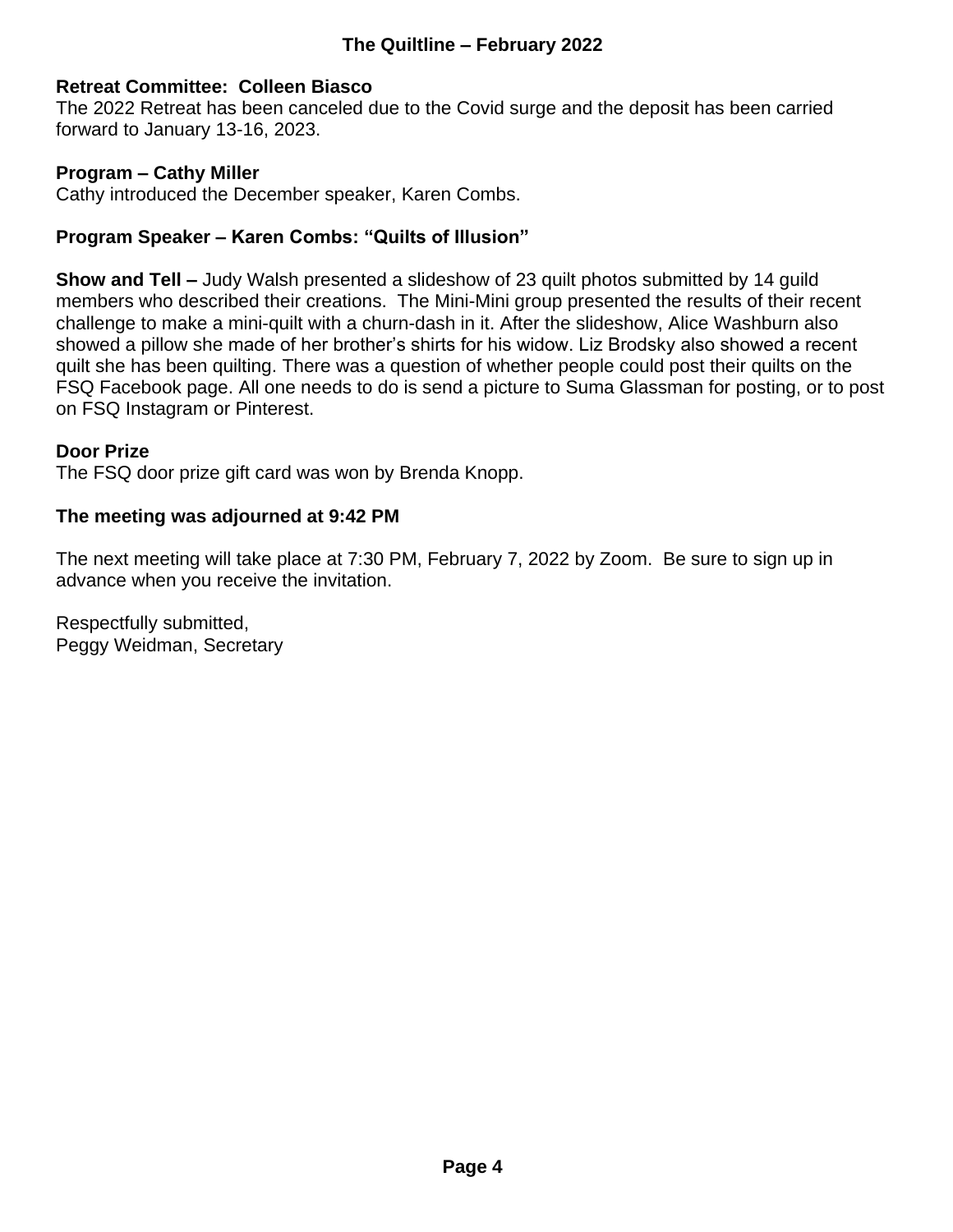

**Programs** Cathy Miller

Debbie Wendt [\(wendtquilting.com\)](http://www.wendtquilting.com/) is our Zoom speaker on Feb 7, 2022 and will present **Egyptian Tentmakers Applique**.

Here is how she describes herself:

Debbie has combined her passion for sewing, quilting and teaching into a business that is truly on the go; Wendt Quilting. She is a home economics teacher by profession. This Midwest girl began quilting in 1986 after taking a Continuing Education class. Sewing has always been at the top of her list of what defines her. Growing up she was enthralled with her grandmothers and their abilities as seamstresses. When fitting clothes took the fun out of the sewing, she turned to quilting. It was a great way to collect fabric and continue using her sewing skills.

Her quilting passion grew when she moved to Egypt after the marriage to her prince charming, Bob Wendt. Learning more advanced quilting skills from dear friends, Chris and Leslie, she gained a foundation. They began a quilting group that was later named *"Quilters in deNile"*. A move to Monroe, LA broadened her knowledge with guidance and encouragement from the Tuesday Bee's and the North Louisiana Quilters Guild. She and Bob moved back to Egypt where she was able to step right back into the quilting group she had started. With teaching quilting now her favorite pastime, her students included expats as well as Egyptians and Sudanese refugees living in Cairo. **"Teaching the World to Quilt"** was the article she wrote about teaching the refugees, published by AQS in the **American Quilter Spring 2004**.

A fortunate meeting in Barbara Chainey's *"Quilt It"* class led to a friendship and an opportunity to make the quilt *Accuracy Does Madder* for Barbara's book *Fast Quilts from Fat Quarters*. Debbie also longarm quilted many quilts for the book.

Now a resident of Massachusetts, Debbie continues in many quilting endeavors. She is an active member of Thimble Pleasures Quilt Guild and Blackstone Valley Heritage Quilters Guild. She owns a Nolting 18" Longarm quilting machine and quilts for others. Her love of teaching quilting now includes the "machine" quilting world.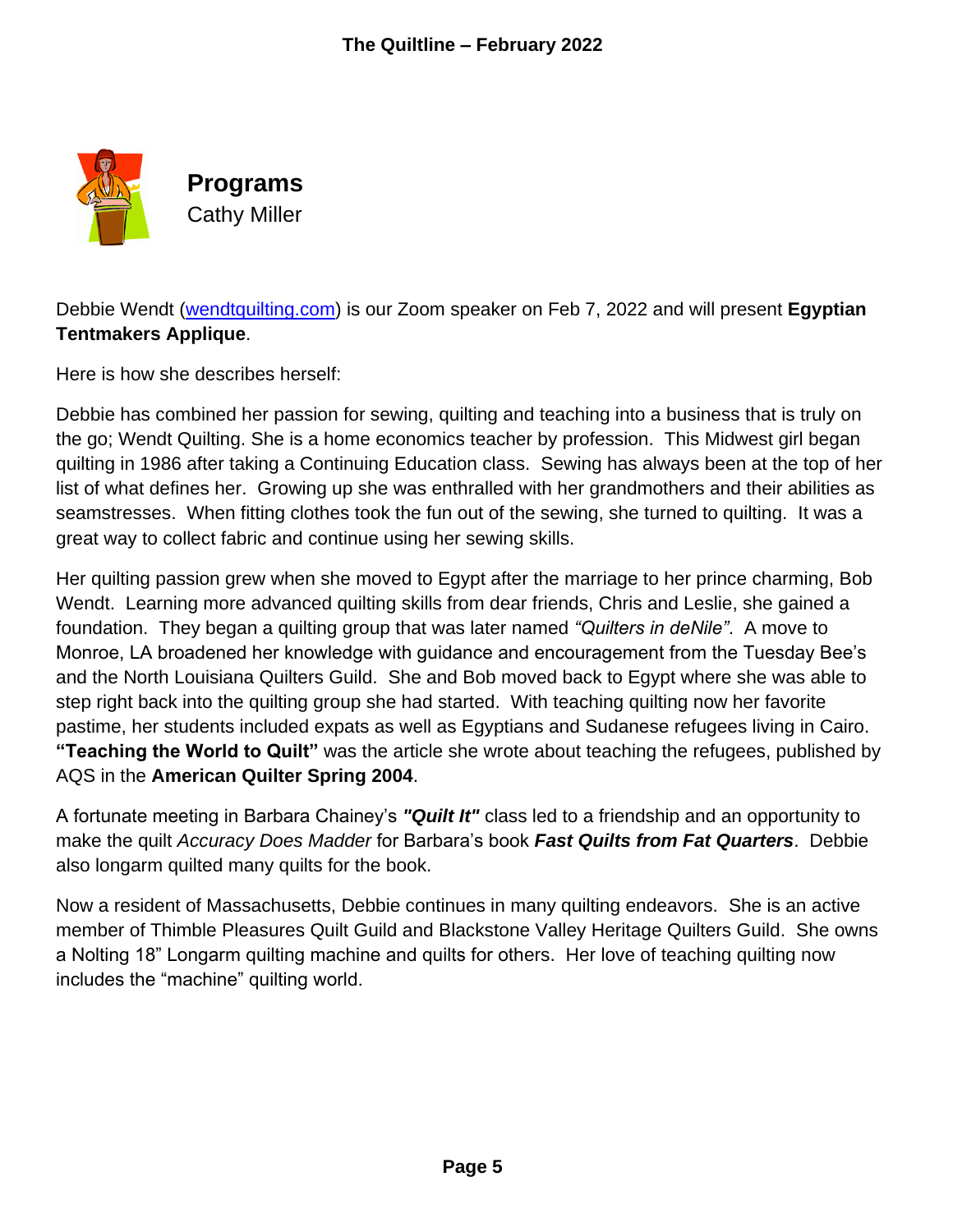

Great news! We've just heard from Fairhaven United Methodist Church that, although they are still closed for church services and large group activities, FSQ Service Projects can return to the *pick-up and drop-off sessions* we offered previously. We're so excited at the possibility of starting to see you again!

February sessions will be held on Thursday, February 3, and Thursday, February 17. As we did before, you will need to sign up for one of the 20 minute time slots on SignUpGenius, [https://www.signupgenius.com/go/409084fa5ad2baafd0-service.](https://www.signupgenius.com/go/409084fa5ad2baafd0-service) We will have quilt top kits, pillowcase kits, quilts to bind (with bindings included) and spray-basted quilts to lightly machine quilt. We will also happily accept any items you have completed. If you have a specific request for something (backing fabric, bindings, kits, etc.), send one of us an email and we will have your request ready.

At the request of the church we will be asking you to sign in on the contact tracing form when you arrive and wear a mask when you are in the building. We'll have hand sanitizer available. Please don't come if you have symptoms or have been in contact with someone who has Covid.

We are grateful to Fairhaven for allowing us to begin meeting again in this limited capacity. Hopefully, as infection numbers continue to decrease, the church will reopen and we'll return to inperson workshops in the near future.

If you have any questions please get in touch with Anne Weaver or Nance Brennan. We're looking forward to seeing you soon.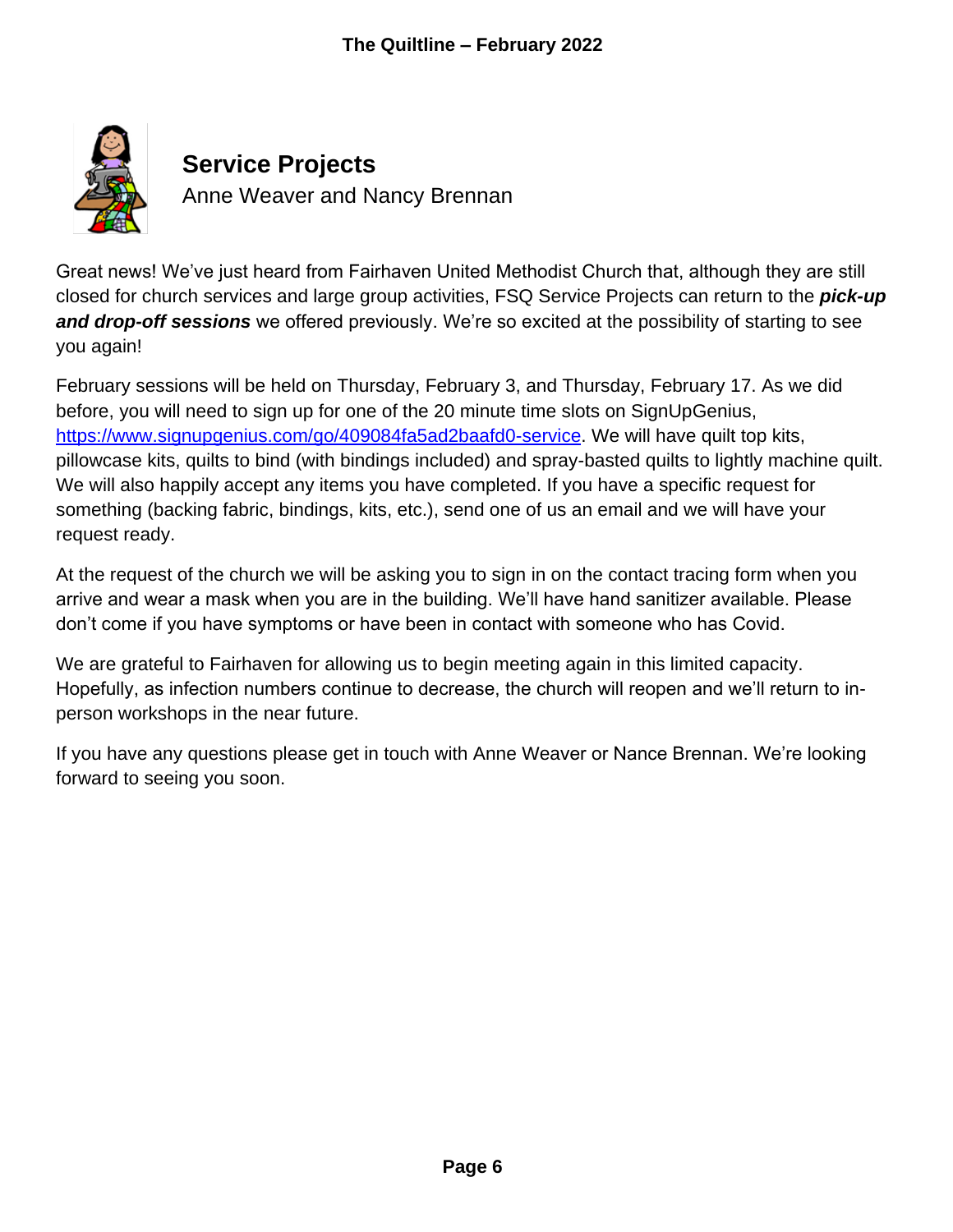

**Sunshine and Shadows** Ellen Robinson

As we work to make it through these COVID-19 times, I am happy to share that the Mid-Appalachian Quilters (MAQ) Educational Seminar is scheduled to occur this year July 15-17 after a 2 year hiatus due to COVID. Classes are held at Gettysburg College and are currently posted at [http://maqonline.org/.](http://maqonline.org/) And registration for everyone begins 10 a.m. on Saturday, March 5th.

And more Sunshine! Our very own Karen Kehl is an instructor at MAQ this year! Congratulations, Karen!

I also noticed that several past lecturers at FSQ are also instructors, including Barbara Cline who was our speaker via zoom during spring 2021.

Hope that some of us are able to go to MAQ this year.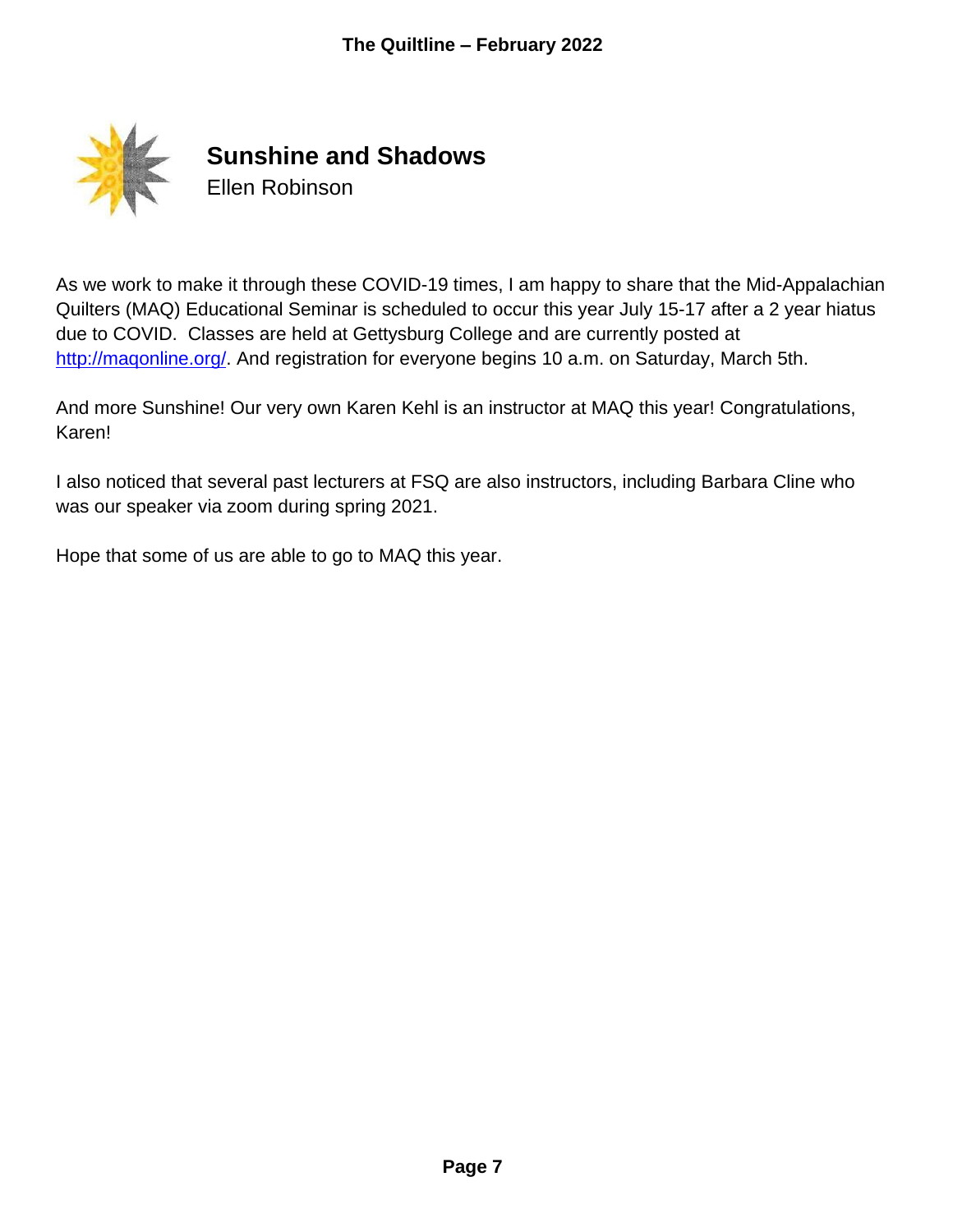

Did you know that FSQ has a Facebook page? If you are on FB, why not like our page: [https:// facebook.com/FriendshipStarQuilters/?](http://www.facebook.com/FriendshipStarQuilters/)

If you aren't on Facebook, the page is "public" so you can still view it just by going to the link above.

We will be posting meeting reminders and other items that might interest to you. If there is something you think might be interesting to others - quilting related of course - please contact us and we will get it posted [\(facebook@friendshipstar.org\)](mailto:facebook@friendshipstar.org).



**Library News** Rosie Hormuth and Liz Lawrence

The library will be open for all FSQ in-person meetings! Please drop by our tables, page through a few books, and make a couple selections to take home for a month. We have lots to inspire and get your creativity flowing.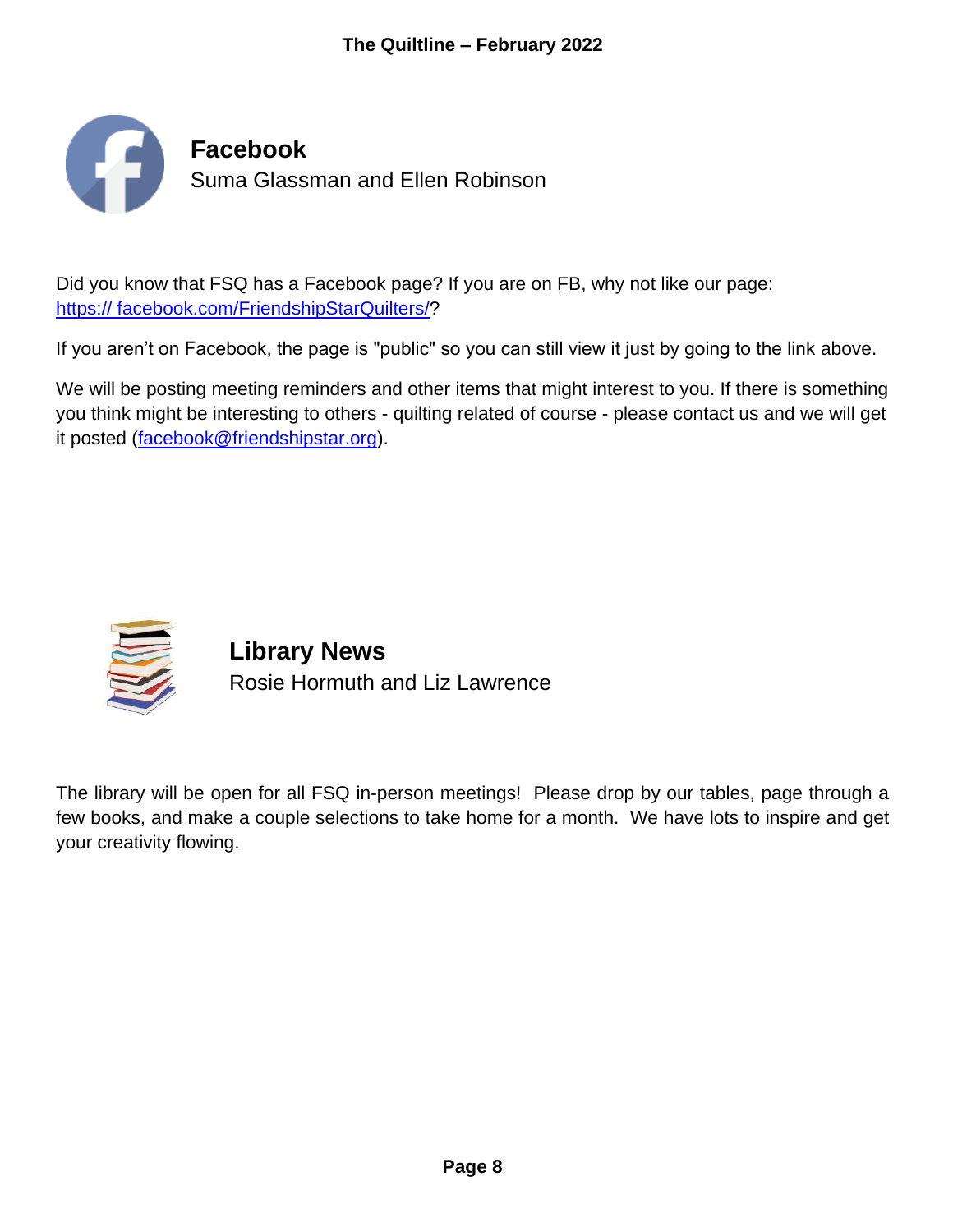

**Membership** Brenda Knopp

Hi!

Happy Valentine's Day! It is nice to sit in our warm homes during meetings in January and February. It has been quite cold outside! Hopefully we will be geeting together in March. Until then, I look forward to seeing everyone on zoom this month!

I am still accepting membership renewals and always accepting new membership in general.

Looking forward to seeing everyone in their perspective boxes!

Brenda Knopp Membership Chair





### **February Birthdays**

| <b>Barbara Skelly</b> | Feb 8             |
|-----------------------|-------------------|
| <b>Ginger Peebles</b> | Feb 10            |
| <b>Susan Sandler</b>  | Feb 19            |
| <b>Charlene Danka</b> | Feb <sub>22</sub> |
| Mary Moore Payne      | Feb 24            |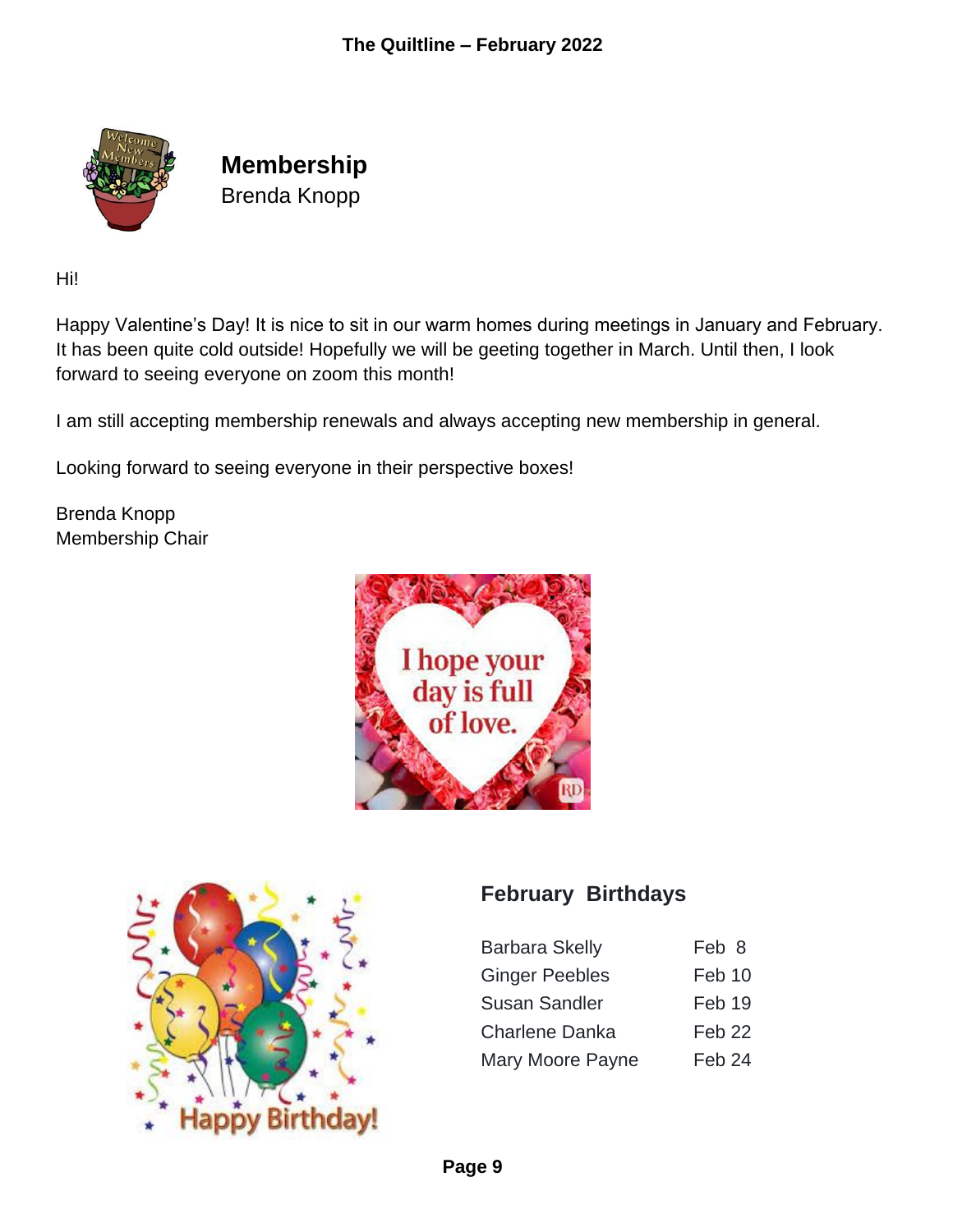

**Tips & Tricks** Judy Walsh

If you want to end up with a 6" finished Square-in-a-Square block, what size should you cut the inner square?

If you've decided to set your 9" blocks on point, what size should your setting-triangles and cornertriangles be?

Find the answers to these and other "Quilters' Math" issues by using the online calculators created by **Quilter's Paradise**. Click on the links below to see a few of the options available.

| <b>Backing and Batting</b><br>Calculator | Determines how much yardage is needed to make a backing given a<br>quilt's dimensions. It also may be used to determine how much<br>batting is needed given a quilt's dimensions. |
|------------------------------------------|-----------------------------------------------------------------------------------------------------------------------------------------------------------------------------------|
| <b>Binding Calculator</b>                | Calculates the binding length and the amount of fabric required to<br>bind your quilt given the quilt's dimensions (width and length).                                            |
| <b>Piece Count Calculator</b>            | Determines the number of fixed-sized pieces of fabric that may be cut<br>from a larger piece of fabric.                                                                           |
| <b>Pieces to Yardage Area</b>            | Determines how much fabric is needed if you want to cut a given                                                                                                                   |
| <b>Calculator</b>                        | number of fixed sized pieces.                                                                                                                                                     |
| <b>Square in a Square</b>                | Calculates the size of the triangles to fit on a square given that                                                                                                                |
| Calculator                               | square's size.                                                                                                                                                                    |
| <b>Set in and Corner Triangle</b>        | Calculates the size of the set in and corner triangles given the size of                                                                                                          |
| <b>Calculator</b>                        | the finished square.                                                                                                                                                              |

See all the calculators they have to offer at [https://www.quiltersparadiseesc.com/Calculators.php.](https://www.quiltersparadiseesc.com/Calculators.php)

*All members are invited to contribute to this column. Please share a sewing/quilting tip you've found helpful by sending in a brief write-up for our next newsletter.*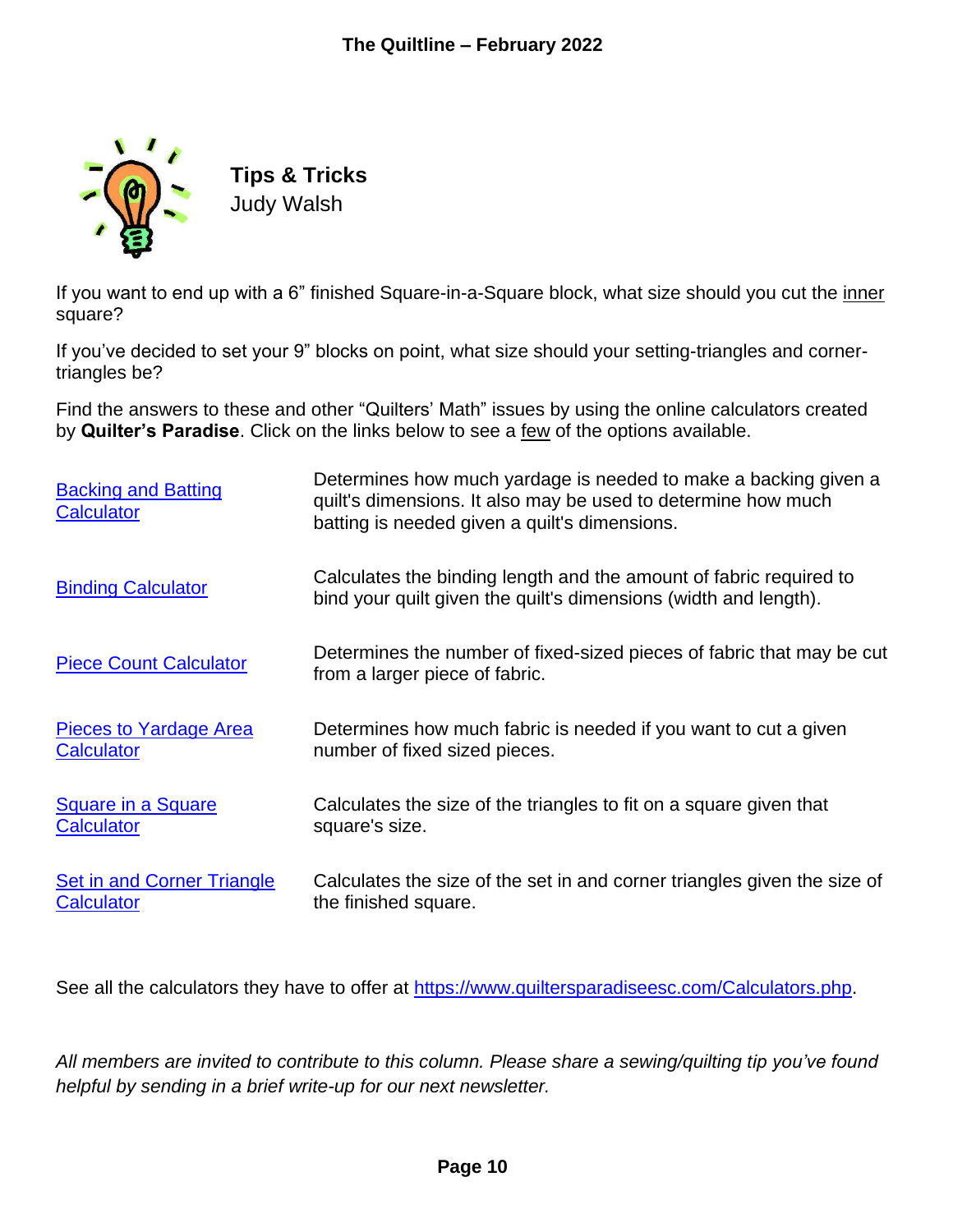

**Readers' Corner** Michele Barnard

I've been reading the **Inspector Gamache** mysteries from Louise Penny. Not too grisly and quite elegant writing.

Others I've also enjoyed are **The Thursday Murder Club** by Richard Osman and the **Ruth Galloway** mysteries by Elly Griffiths

*All members are invited to contribute to this column. Please share some of the books or authors you've enjoyed by sending in a brief write-up for our next newsletter.*